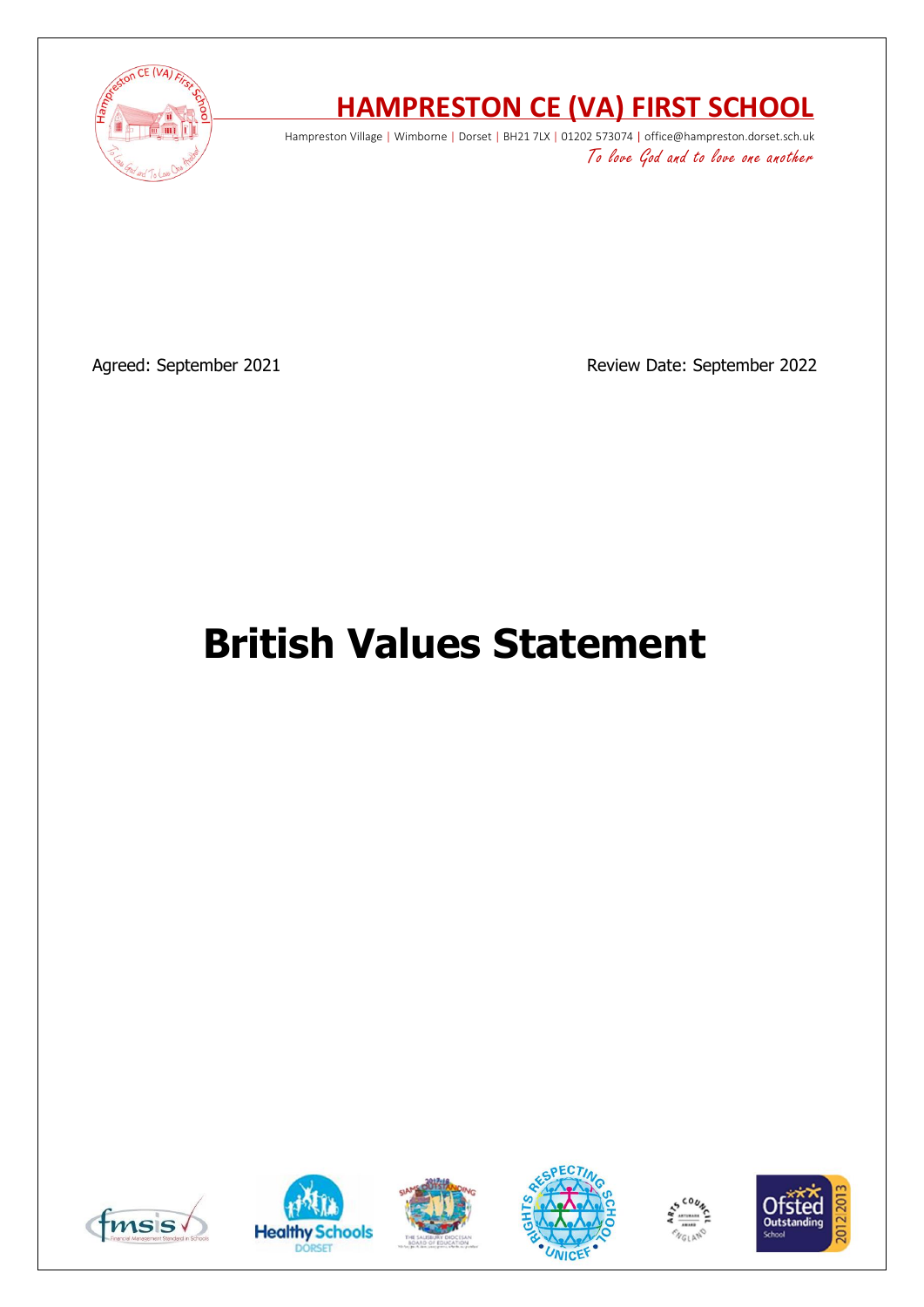The definition of British Values was set out by the government in the 2011 Prevent Strategy and added to Ofsted inspection guidance in July 2014:

'*To create and enforce a clear and rigorous expectation on all schools to promote fundamental British Values of democracy, the rule of law, individual liberty and mutual respect and tolerance of those with different faiths and beliefs.*'

The Department for Education (2011) states that there is a need "to create and enforce a clear and rigorous expectation on all schools to promote the fundamental British values of democracy, the rule of law, individual liberty and mutual respect and tolerance of those with different faiths and beliefs." The Prevent Strategy was published by The Department for Education in June 2015 and this reinforced the need 'to create and enforce a clear and rigorous expectation on all schools to promote the fundamental British values'. These values include:

- o Democracy;
- o The rule of law;
- o Individual liberty;
- o Mutual respect;
- o Tolerance of those of different faiths and beliefs.

At Hampreston CE (VA) First School, we are committed to serving the community, local area and beyond. In so doing, we reinforce British Values in the following ways:

# **Democracy:**

Democratic values are an explicit part of the values and ethos at Hampreston CE (VA) First School and are embedded at the school. All adults listen to children's views and value their opinions. Children have further opportunity to have their voices heard through the School Council, as well as regular questionnaires. The election of the School Council members is based solely on pupil votes, reflecting our British electoral system and demonstrating democracy in action. In addition, the children engage in in-class debates and take part in mock elections so they learn how to argue and defend points of view.

# **The Rule of Law:**

The importance of laws whether they are those that govern the class, the school or the country, are consistently reinforced throughout our school day, through our school assemblies and also when dealing with behaviour in school. We encourage our children to understand the difference between right and wrong and help children to understand that living under the rule of law protects individuals. Our children are taught the value and reasons behind laws, that they govern and protect us, the responsibilities that this involves and the consequences when laws are broken.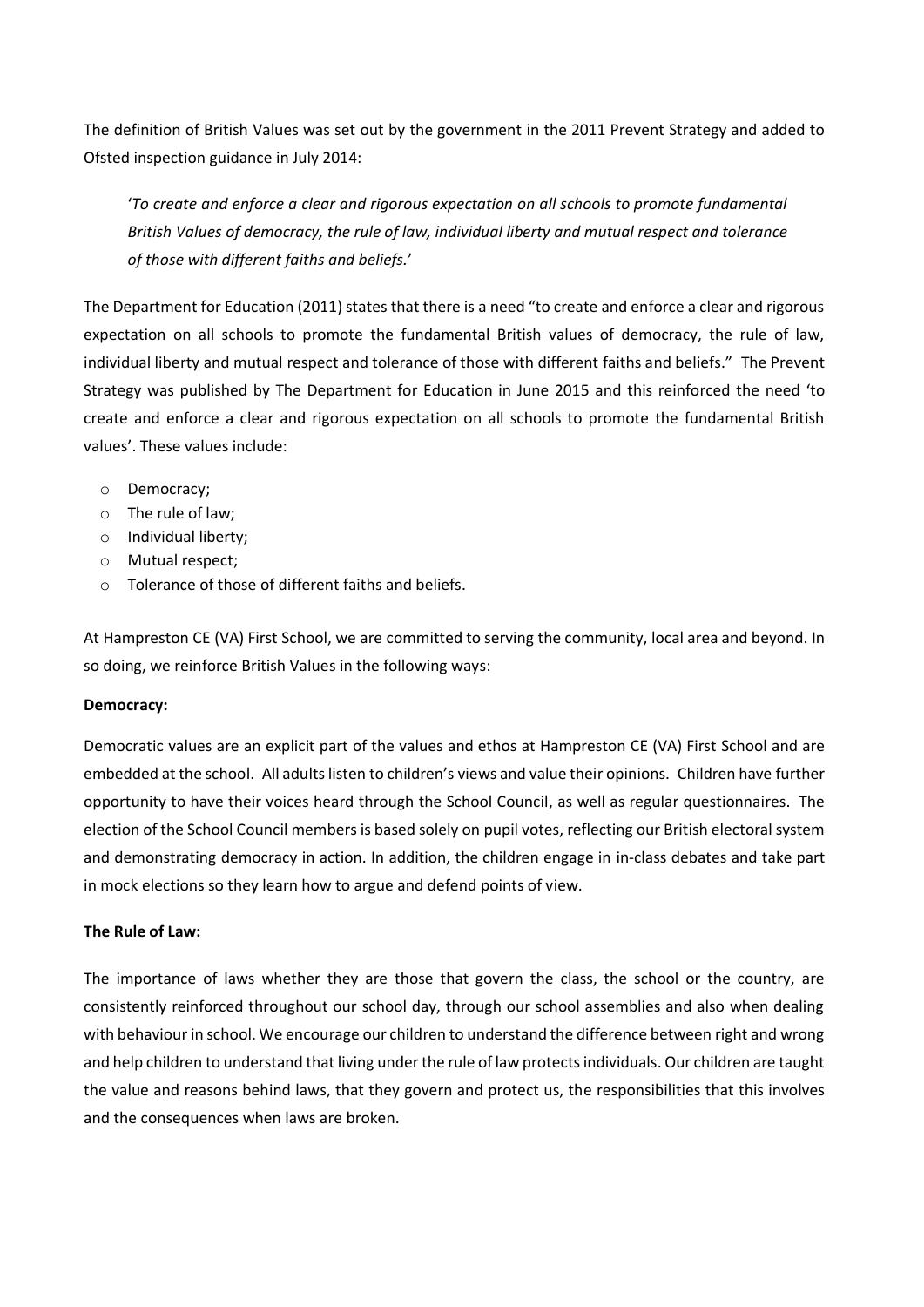During the academic year, we arrange visits from for example, the Police and Fire Service etc. to help reinforce our messages. We teach our children to use what they learn though our SCARF and Compass for Life programmes to help resolve minor conflicts in the playground during break and lunch times. In addition, our restorative justice approach helps us to resolve conflicts and encourage children to take responsibility for the consequences of their actions.

#### **Individual Liberty:**

Within school, children are actively encouraged to make choices, knowing that they are in a safe and supportive environment. As a school we educate and provide boundaries for our children to make choices safely, through the provision of a safe environment and an empowering education. We support children to develop their self-knowledge, self-esteem and self-confidence. Our children are encouraged to understand their personal freedoms and are taught how to use these rights to best effect.

All children are keen and are encouraged to support charities, whether local, national or global. They are taught consideration for others through the Religious Education curriculum and PSHE SCARF lessons in particular. In addition, teaching e-Safety enables them to make choices in a safe manner. In doing so, our children are encouraged to know, understand and exercise their rights and personal freedoms and are advised how to exercise these safely; examples of this can be clearly seen in our e-Safety and PSHE SCARF lessons.

We implement a strong anti-bullying culture and pride ourselves on being a school where children are confident to speak out against it.

#### **Mutual Respect:**

At the heart of our whole school's vision and values, we emphasise the importance of children having respect and care for themselves, each other, their local community and beyond to enable them to live fulfilled, happy and successful lives within the communities to which they belong. Themes from Collective Worship and classtimes are chosen to underpin the need for mutual respect between our children and their peers, staff, their families and their wider community.

Our Values are taught through Collective Worship and the PSHE SCARF sessions and form a key part of our daily dialogue across school.

The children know and understand that it is expected and imperative that respect is shown to everyone, whatever differences we may have and to everything, however big or small. Our school frequently participates in learning activities which promote mutual respect and has included, for example, visits to: other local first schools, a residential care home for the elderly and community events.